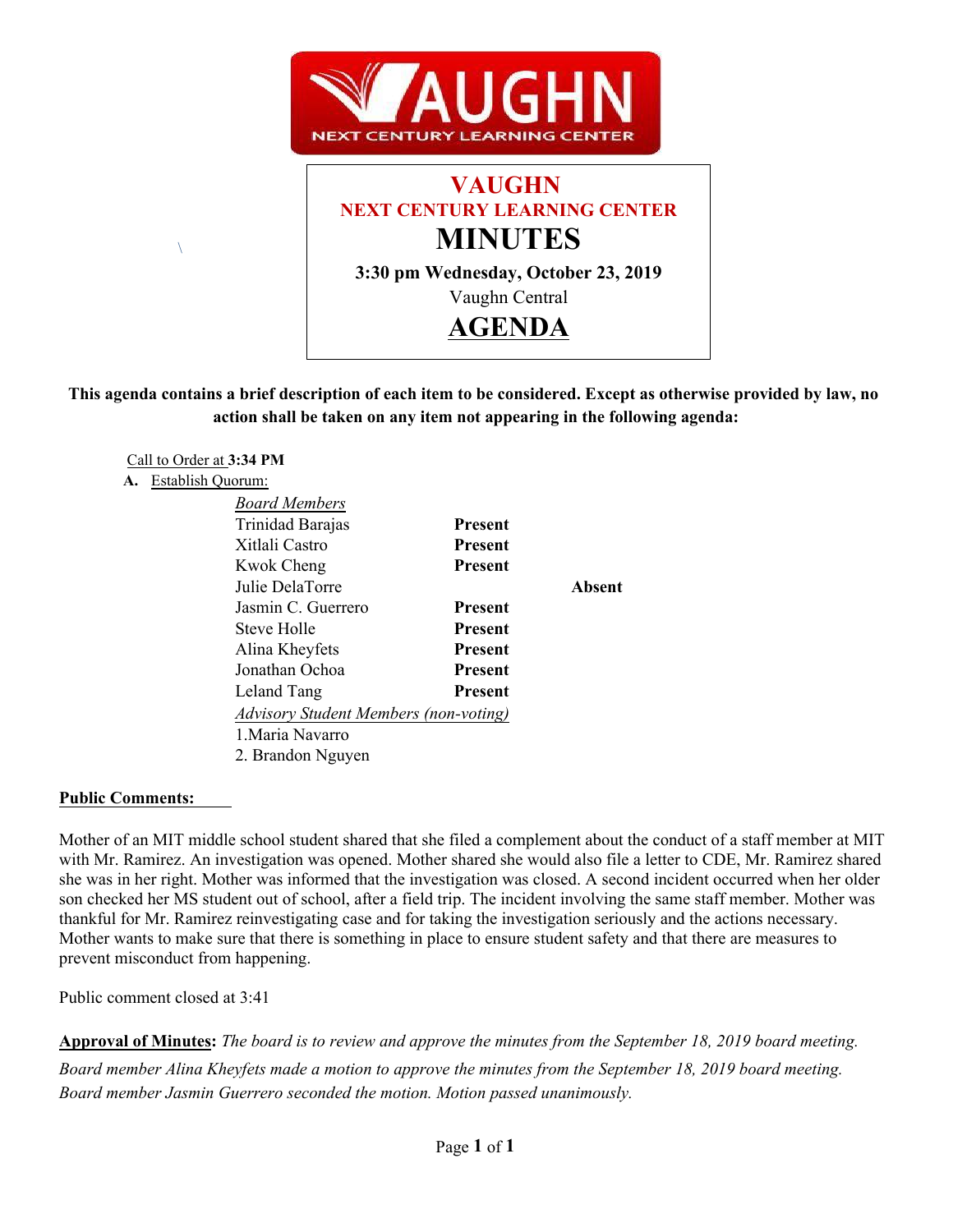# **Governance: No Items**

# **Business and Operations ( 90 mins)**

| B1 | Vaughn's Investment Portfolio- The Board will receive reports from Vanguard Fund<br>Manager and Vaughn's Fund Management Monitor.                                                                                                                                                                                                                                                                                                                                                                                                                 | Information Item |  |
|----|---------------------------------------------------------------------------------------------------------------------------------------------------------------------------------------------------------------------------------------------------------------------------------------------------------------------------------------------------------------------------------------------------------------------------------------------------------------------------------------------------------------------------------------------------|------------------|--|
|    | Market & Economic Summary -                                                                                                                                                                                                                                                                                                                                                                                                                                                                                                                       |                  |  |
|    | Let the objectives drive the investment strategy. Don't let the market decide.                                                                                                                                                                                                                                                                                                                                                                                                                                                                    |                  |  |
|    | How long will it take to recuperate the losses?<br>Rolling Annualized return vs Annual Return.                                                                                                                                                                                                                                                                                                                                                                                                                                                    |                  |  |
|    | 10 years, 5 years, 3 years                                                                                                                                                                                                                                                                                                                                                                                                                                                                                                                        |                  |  |
|    | Environmental, Social, & Corporate Governance Accounts                                                                                                                                                                                                                                                                                                                                                                                                                                                                                            |                  |  |
|    | What are the social goals you are trying to accomplish? The Board has the<br>fiduciary duty to balance the Social Goals but also ensure the funds are still<br>performing and meeting the objectives.<br>Encourage to revisit the Investment policy statement to reflect ESG.                                                                                                                                                                                                                                                                     |                  |  |
|    | Board to discuss the Portfolio Construction Solutions at next visit.                                                                                                                                                                                                                                                                                                                                                                                                                                                                              |                  |  |
| B2 | Grant Applications and Management- The Board will (a) receive historical<br>information related to grants received and grant management procedures in the<br>past; (b) receive information related to current grants administered by Vaughn, (c)<br>discuss with Board involvement with grants when Vaughn serves as the Local<br>Education Agency (LEA), (d) discuss and determine contract status of GEAR UP<br>Program contractor (Youth Policy Institute YPI) and Vaughn's role as the LEA<br>including possible transition date and process. | Action Item      |  |
|    | YPI terminated their CEO.                                                                                                                                                                                                                                                                                                                                                                                                                                                                                                                         |                  |  |
|    | Do we keep YPI as the managers of the Grants? If the school applies for a Grant,<br>the board needs to be aware, should we pursue them?                                                                                                                                                                                                                                                                                                                                                                                                           |                  |  |
|    | Can we terminate the contracts? Is it worth it?                                                                                                                                                                                                                                                                                                                                                                                                                                                                                                   |                  |  |
|    | Some Schools have terminated their contracts and taken over their grants                                                                                                                                                                                                                                                                                                                                                                                                                                                                          |                  |  |
|    | Options:                                                                                                                                                                                                                                                                                                                                                                                                                                                                                                                                          |                  |  |
|    | 1) Why does Vaughn not try to sustain the spirit of the grant as it is? The day to<br>day operations are not the problem. The backbone, the backend was mismanaged.<br>Is there a possibility of alignment?                                                                                                                                                                                                                                                                                                                                       |                  |  |
|    | 2) We can just give up the grants?                                                                                                                                                                                                                                                                                                                                                                                                                                                                                                                |                  |  |
|    | 3) Can we keep the grant through a new provider?                                                                                                                                                                                                                                                                                                                                                                                                                                                                                                  |                  |  |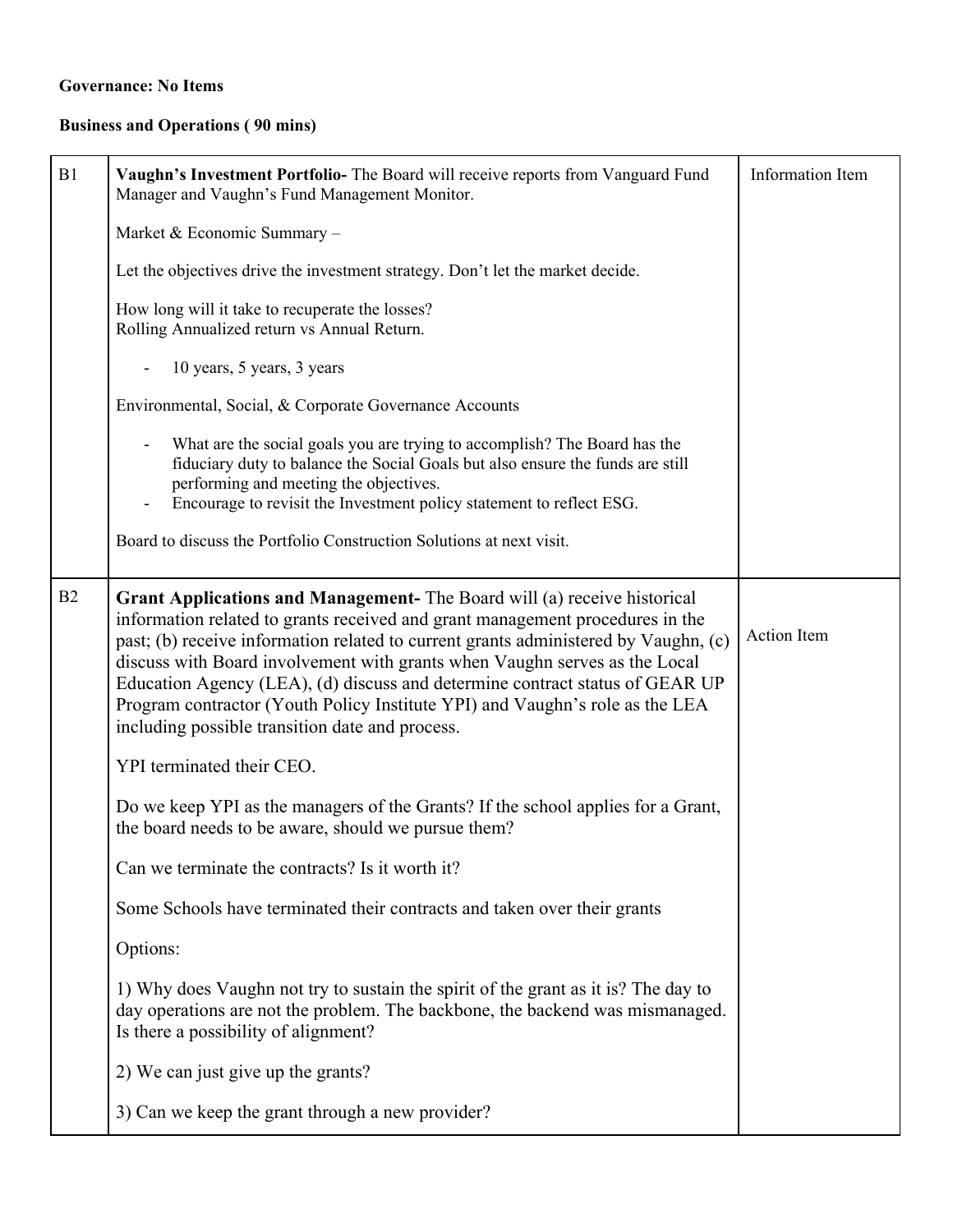|                | Can Vaughn operate its own grants?                                                                                                                                                                                                                                                                                                                                                                                                                                                                                                                                                                                                                                                                          |                  |  |
|----------------|-------------------------------------------------------------------------------------------------------------------------------------------------------------------------------------------------------------------------------------------------------------------------------------------------------------------------------------------------------------------------------------------------------------------------------------------------------------------------------------------------------------------------------------------------------------------------------------------------------------------------------------------------------------------------------------------------------------|------------------|--|
|                | There will be a halt in services due to transition.                                                                                                                                                                                                                                                                                                                                                                                                                                                                                                                                                                                                                                                         |                  |  |
|                | Cost-Benefit Analysis vs Risk Management                                                                                                                                                                                                                                                                                                                                                                                                                                                                                                                                                                                                                                                                    |                  |  |
|                | Experience running Grants,<br>Minimize overhead costs; bring in experienced people to phase in<br>programs                                                                                                                                                                                                                                                                                                                                                                                                                                                                                                                                                                                                  |                  |  |
|                | Bert Corona wants to leverage both Grants (GEAR UP 1 & GEAR UP 2)                                                                                                                                                                                                                                                                                                                                                                                                                                                                                                                                                                                                                                           |                  |  |
|                | Too close to the original model.                                                                                                                                                                                                                                                                                                                                                                                                                                                                                                                                                                                                                                                                            |                  |  |
|                | Should we cut ties with YPI. Take over the GEAR UP Grant in-house and serve<br>the 14 other schools?                                                                                                                                                                                                                                                                                                                                                                                                                                                                                                                                                                                                        |                  |  |
|                | Board President Leland Tang made a motion for any new grants where Vaughn is<br>the lead applicant pursuing a grant, for informational purposes only, the Board<br>needs to be aware. This policy will be in the Fiscal Handbook. Vaughn will<br>terminate the current contract with YPI in regards to the GEAR UP Grant<br>servicing the current $8th$ and $9th$ grade students, assuming responsibility to operate<br>the grant. Vaughn will not waive the right there-in to collect all the expenditure<br>reports and financial reports. Board member Trinidad Barajas seconded the<br>motion. Motion passed unanimously.<br>Board member Jonathan abstained from any discussion, comments, and voting. |                  |  |
| B <sub>3</sub> | School Enrollment- The Board will receive an update on current school<br>enrollment.<br>September to current day, 3204 students (including pre-k)<br>$3,211 -$ Gained 7.<br>$SOP$ – In-Area to verify addresses.<br>Still getting interest from potential students.                                                                                                                                                                                                                                                                                                                                                                                                                                         | Information Item |  |
|                | Is there a possibility to extend the promotional banners further out of the general<br>school area? - Will look into potential target areas where growth is needed.                                                                                                                                                                                                                                                                                                                                                                                                                                                                                                                                         |                  |  |
|                | Pre-K needs the most growth.                                                                                                                                                                                                                                                                                                                                                                                                                                                                                                                                                                                                                                                                                |                  |  |
|                |                                                                                                                                                                                                                                                                                                                                                                                                                                                                                                                                                                                                                                                                                                             |                  |  |

# **Curriculum and Instruction (20 minutes)**

| C <sub>1</sub> | California Dashboard Local Indicators- The Board will receive an update on                                                                                                | Information Item |
|----------------|---------------------------------------------------------------------------------------------------------------------------------------------------------------------------|------------------|
|                | the California Dashboard and Local Indicators.                                                                                                                            |                  |
|                | - Priority 1 – Appropriately assigned teacher – Access to curriculum,<br>Aligned Instructional Materials. Safe & Clean Functional School<br>Facilities<br>- Priority $2-$ |                  |